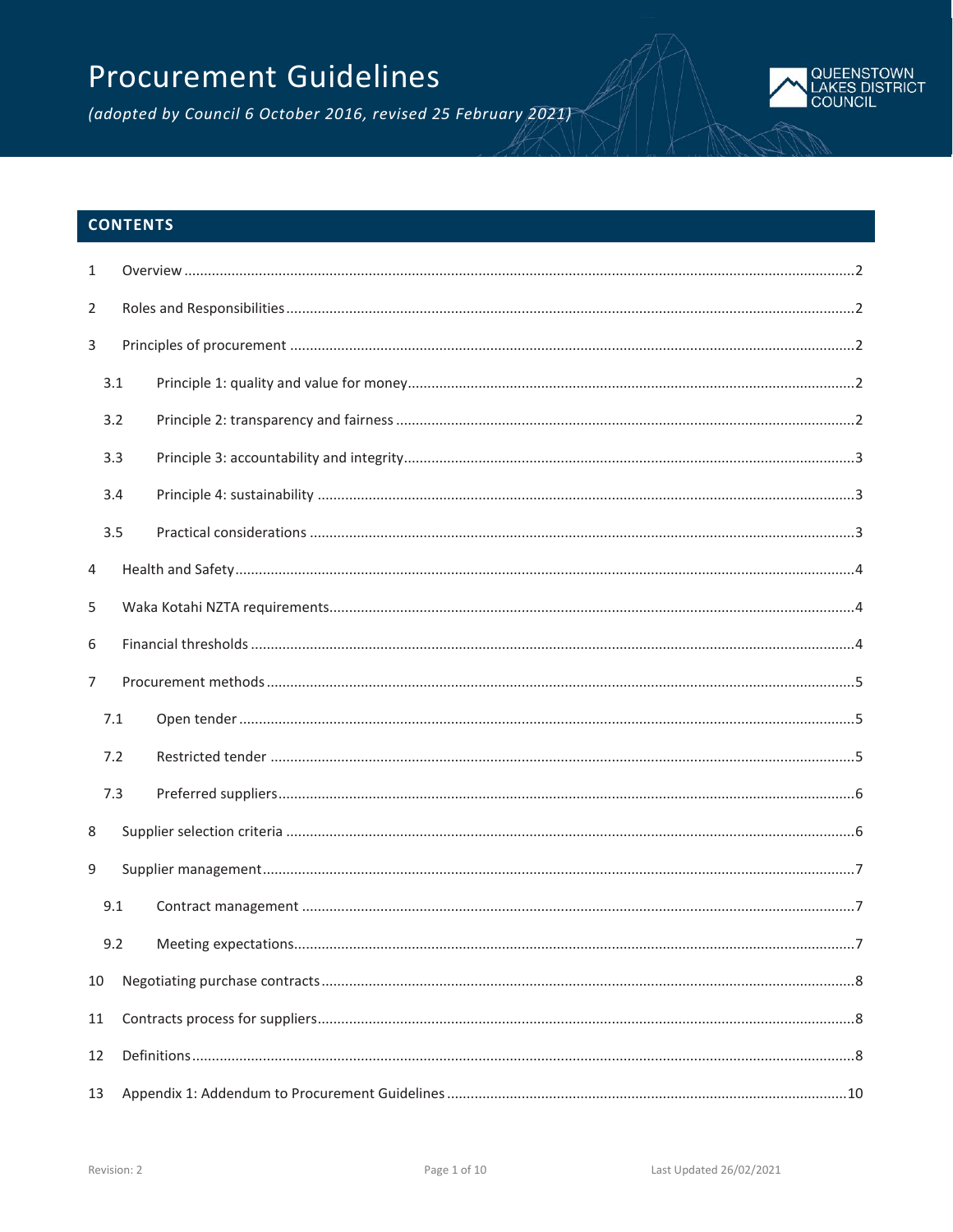# <span id="page-1-0"></span>**1 OVERVIEW**

<span id="page-1-1"></span>This document contains additional information to guide Queenstown Lakes District Council (QLDC) officers (and any procurement agents and/or consultants) in the application of the QLDC Procurement Policy (the Policy).

## **2 ROLES AND RESPONSIBILITIES**

| <b>POSITION</b>                                                    | <b>RESPONSIBILITIES</b>                                                                                                                                                                               |  |  |  |
|--------------------------------------------------------------------|-------------------------------------------------------------------------------------------------------------------------------------------------------------------------------------------------------|--|--|--|
| <b>General Managers</b>                                            | Managing their business unit's purchasing requirements within their financial delegations<br>Ensuring their staff (and any procurement agents and/or consultants where relevant) apply<br>the Policy. |  |  |  |
| Legal team                                                         | Available for drafting and advising on contracts where external legal review has not been<br>obtained.                                                                                                |  |  |  |
| All officers (and any<br>procurement agents<br>and/or consultants) | Responsible for applying the Policy                                                                                                                                                                   |  |  |  |

## <span id="page-1-2"></span>**3 PRINCIPLES OF PROCUREMENT**

QLDC has identified four key principles of procurement which are outlined below with additional guidance about possible ways to implement them into procurement plans:

#### <span id="page-1-3"></span>**3.1 PRINCIPLE 1: QUALITY AND VALUE FOR MONEY**

- a. Use resources effectively, economically and without waste.
- b. Due regard for total costs and benefits of an arrangement and contribution to the outcomes of QLDC as documented in the Long Term Plan (LTP) and Annual Plan.
- c. Select the best possible outcome for the total cost of ownership or whole-of-life (not necessarily lowest price). Whole-of-life cost includes the potential value lost by not procuring, as well as impacts on community and environment.
- d. Act as one organization to leverage supply requirements across departments.
- e. Engage with other councils where possible in order to leverage supply requirements.
- f. Select the most appropriate procurement method for the risk and value of the procurement.
- g. Assess continuous improvement in the provision of services for the community.
- h. Assess alignment with agreed social and environmental outcomes of the Council.

## <span id="page-1-4"></span>**3.2 PRINCIPLE 2: TRANSPARENCY AND FAIRNESS**

a. Impartial in decision-making – the importance of treating all suppliers equally and fairly.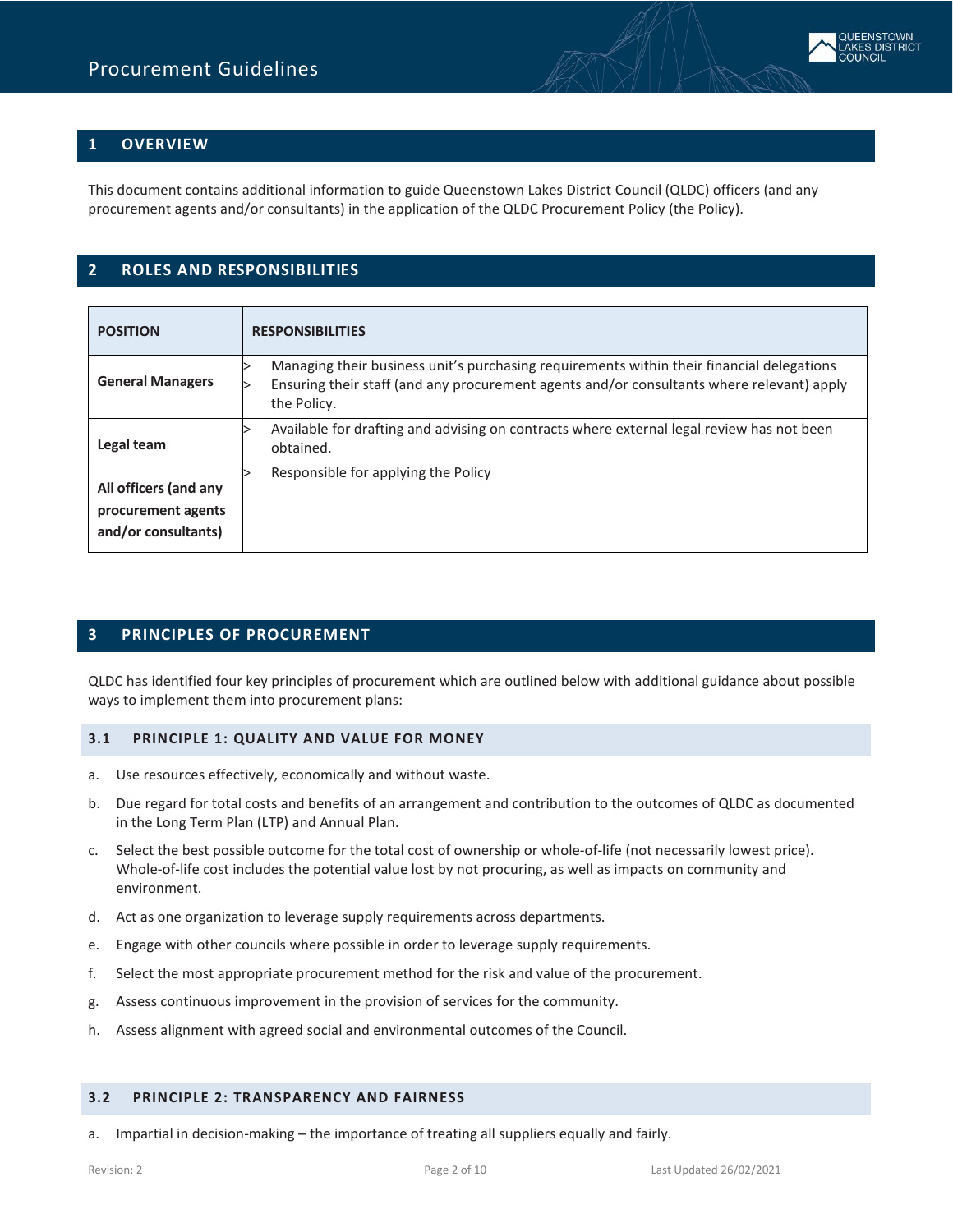- b. New Zealand suppliers to have full and fair opportunity to compete and participate, including local suppliers.
- c. Provide responses to any mid-procurement process questions to all confirmed participants and in an equal, timely and transparent fashion.
- d. Consider sub-contracting various pieces of work in big projects.
- e. Clarity around assessment processes and procurement tools, such as matrices.
- f. Minimise the cost of tender applications for potential suppliers by seeking expressions of interest prior to the formal tender process to reduce costs associated with the procurement process.

#### <span id="page-2-0"></span>**3.3 PRINCIPLE 3: ACCOUNTABILITY AND INTEGRITY**

- a. Accountable for performance and able to provide a complete and accurate account of the use of public funds.
- b. Assess and document effectiveness, efficiency and value for money.
- c. Suitable governance and management processes, including adherence to good administrative practice, legislation, ethical requirements and other QLDC policies.
- d. Maintain appropriate records relating to procurement activities that allow for subsequent review of the decision making process.
- e. Identify, notify and manage any conflicts of interest, including demonstration of sound judgement to manage any conflicts of interest.
- f. Engage in the procurement of goods, works or services where budget provision has been made through the LTP/Annual Plan process, or by special Council resolution.
- g. If unbudgeted, the rationale is clearly documented and approval is obtained from the appropriate delegated authority prior to incurring the expenditure.

#### <span id="page-2-1"></span>**3.4 PRINCIPLE 4: SUSTAINABILITY**

- a. Minimise environmental footprint by purchasing goods and services with less harmful impacts on the environment whenever possible
- b. Consider economic, environmental and social impacts over life cycle of goods or services.
- c. Resources are used efficiently and effectively to improve the overall quality of life of people in the local community

### <span id="page-2-2"></span>**3.5 PRACTICAL CONSIDERATIONS**

When applying the aforementioned principles, QLDC will also consider the following:

| The goal                          | Focus on the outcome – the process should not dominate at the expense of the outcome;<br>Apply sound commercial judgement and drive innovation and performance;                                                     |  |
|-----------------------------------|---------------------------------------------------------------------------------------------------------------------------------------------------------------------------------------------------------------------|--|
| Simplicity and<br>proportionality | Consider amounts involved, complexity and level of risk when determining the requirements for<br>the procurement process;<br>Consider compliance costs for both parties and seek to reduce these wherever possible; |  |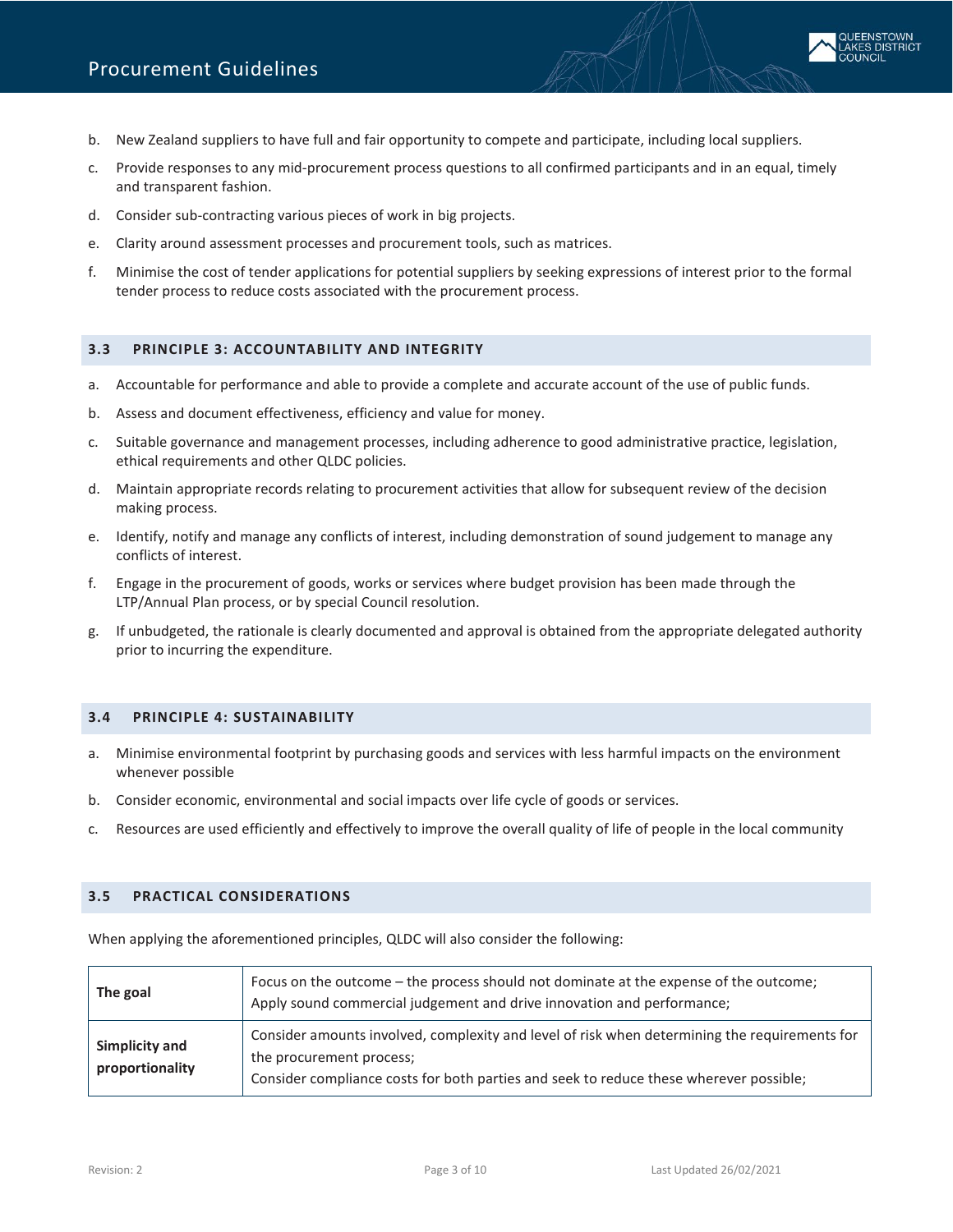| The context                              | Arrangements need to fit within the overall context of the funding arrangement including any<br>more general existing relationship that the external party has with QLDC; |  |
|------------------------------------------|---------------------------------------------------------------------------------------------------------------------------------------------------------------------------|--|
| The risk                                 | Consciously aim to get the right balance between risk and expected benefit - be risk aware, not<br>necessarily risk averse;                                               |  |
| <b>Nature of the parties</b>             | Each party should understand the needs of the other party, including the consequences of those<br>needs for the other party; and                                          |  |
| Social and<br>environmental<br>alignment | Assess alignment between the supplier and Council objectives.                                                                                                             |  |

## <span id="page-3-0"></span>**4 HEALTH AND SAFETY**

The health and safety implications of any proposed procurement should be assessed before, during and after the procurement with particular emphasis on the following:

- > Ensure the importance of workplace safety is reflected in all procurement and selection criteria and/or decisions where appropriate;
- > During procurement, identify hazards and risks associated with any new or modified equipment, material, services or work processes being introduced into the workplace;
- > Collaborate across the entire supply chain (including worker input) to ensure health and safety risks are managed; and
- <span id="page-3-1"></span>> Costs will only take precedence over health and safety, when the cost of eliminating a health and safety risk is "grossly disproportionate" to the risk itself and the risk is not serious to life or property.

# **5 WAKA KOTAHI NZTA REQUIREMENTS**

All procurement activities in relation to roading should comply with Waka Kotahi NZTA requirements as outlined in the "Strategy for the Procurement of Transport, 3 Waters and Solid Waste Infrastructure Services" issued by QLDC in July 2011. The procurement plan should document the reasoning for any departure from the Policy.

# <span id="page-3-2"></span>**6 FINANCIAL THRESHOLDS**

QLDC standard procurement processes are based on monetary thresholds.

In determining the category of procurement that is required for any purchase, the estimated whole of contract value must be used. Contracts may not be split into component parts and procured using a lesser standard than the whole of contract value would demand. The following table summarises the procurement options and thresholds: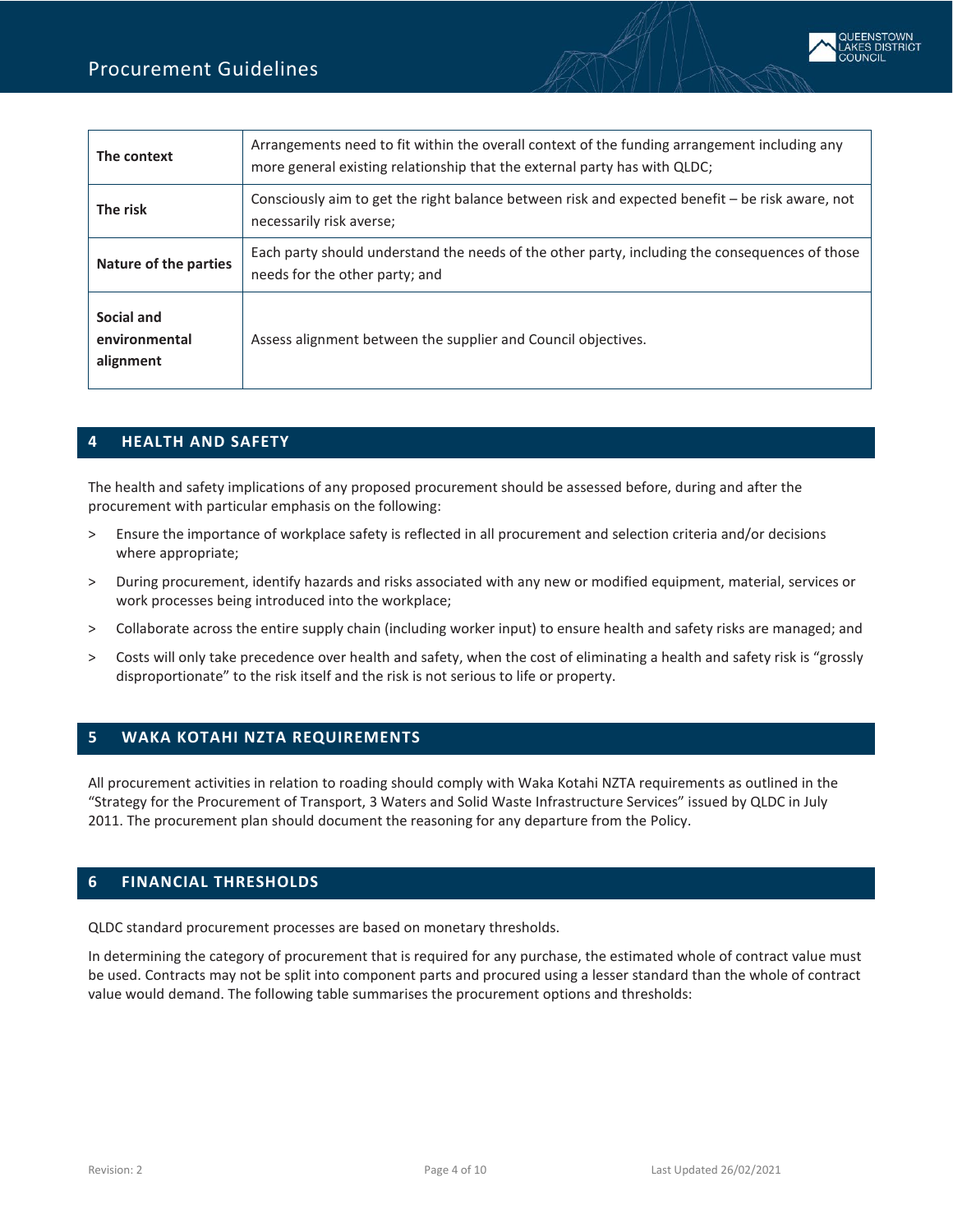|             | <b>Estimated Total Contract Value</b>                        | Up to<br>\$10,000 | \$10,001 to<br>\$50,000 | \$50,001 to<br>\$100,000 | <b>Greater than</b><br>\$100,001 |
|-------------|--------------------------------------------------------------|-------------------|-------------------------|--------------------------|----------------------------------|
|             | Direct Appointment / Sole<br><b>Source Negotiation</b>       |                   | $\boldsymbol{X}$        | X                        | X                                |
| methods     | Preferred Supplier or 3 Quotes                               |                   |                         | $\boldsymbol{X}$         | X                                |
|             | <b>Restricted Tender</b>                                     |                   |                         |                          | X                                |
| Procurement | Open Tender                                                  |                   | ✓                       |                          |                                  |
|             | Procurement Departure Request<br>(Approved Procurement Plan) |                   | ✔                       | √                        |                                  |

<span id="page-4-0"></span>Please see Appendix 1 for exceptions to these thresholds.

# **7 PROCUREMENT METHODS**

The procurement method determines three key variables:

- 1. Who the supplier of the goods or services will be;
- 2. The price to be paid for the goods or services; and
- 3. The terms and conditions of the supply.

The following methods of procuring goods and services are permitted:

## <span id="page-4-1"></span>**7.1 OPEN TENDER**

A tender is a process designed to seek competitive prices from several suitable bidders. The tender process may, depending on the risk and complexity of the goods or services being purchased, include an initial Registration of Interest (ROI) or Expression of Interest (EOI) phase as a means of establishing more information about the goods or services, the market and the capability of suppliers to satisfy the procurement need. This will be followed by a Request for Proposal (RFP) or Request for Tender (RFT). An RFP is used where the outcome desired can be specified but Council is willing to accept alternatives methods of achieving the outcome and is seeking innovation on the part of the suppliers. An RFT is used where the specification or requirements are clearly defined and there is little room for flexibility or innovation. QLDC's administrative procedures for receiving and opening tenders are set out on the intranet.

## <span id="page-4-2"></span>**7.2 RESTRICTED TENDER**

Where an officer assesses that there are **insufficient qualified suppliers** available to undertake a tender pursuant to the Policy or the matter involves proprietary products that are not amenable to tender, then a procurement plan will be prepared outlining the approach proposed to obtain the best overall result for QLDC. This plan must be submitted to the relevant General Manager for approval where the estimated cost of the procurement is within the financial delegation of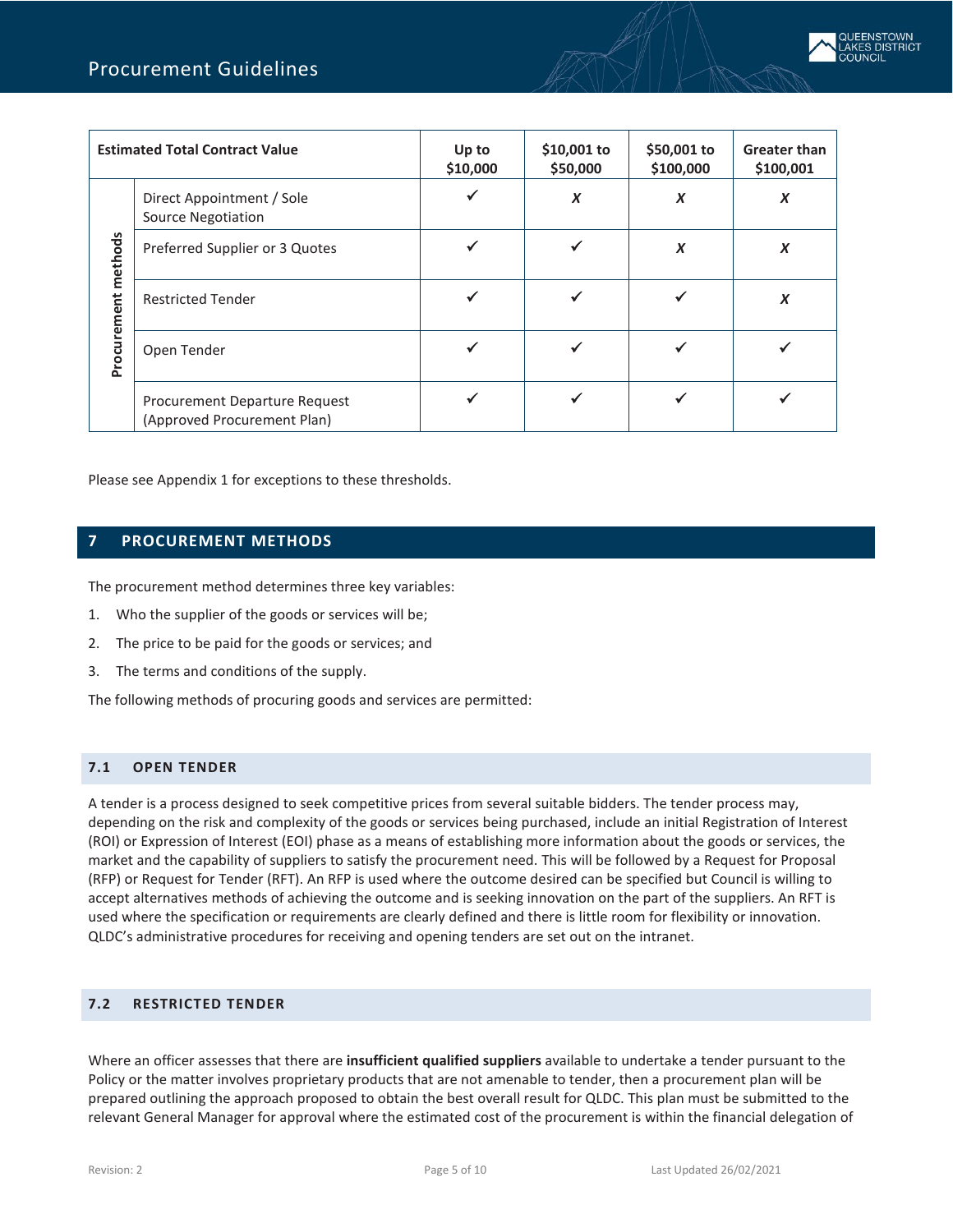the General Manager. All plans for procurement which exceed the financial delegation of the General Manager must be submitted to the Chief Executive for approval.

A procurement plan is an approach that enables a facilitated negotiation of the purchase of goods and/or services with one or a small number of specifically qualified invited parties. It differs from a tender process in that there is no public price discovery mechanism. A template for a procurement plan is available on the intranet.

The QLDC Procurement Principles are still to be considered where relevant when using the procurement plan approach. This approach is also required to meet the delegated authority limits of the budget holding manager.

#### <span id="page-5-0"></span>**7.3 PREFERRED SUPPLIERS**

Two different categories of preferred suppliers are created under the Policy: standing arrangements for supply of recurring purchases each of a relatively low value; and panel arrangements where a contractual arrangement is made with a group of suppliers to provide services as and when required based on a fixed rate. For each category, the supplier under a standing or a panel arrangement may only become a preferred supplier following an open tender process.

#### **Standing Arrangements**

These are procurement arrangements where Council buys directly from suppliers for an agreed period of time. These arrangements are appropriate for goods of low value, have no special requirements, are easy to specify and have common standards.

Examples might include:

- > Fuel
- > Motor vehicles
- > Air travel
- Stationery

#### *Panel Arrangements*

These are procurement arrangements commonly used for the supply of professional services. Appointment of a panel ensures the ongoing availability of suppliers who are pre-qualified (both in the skills and ability they have and their understanding of Council's requirements) for the delivery of service where selection can be determined by price and availability in a timely and low transaction cost manner.

<span id="page-5-1"></span>Responsibility for maintaining the register of preferred suppliers is with the relevant general manager.

## **8 SUPPLIER SELECTION CRITERIA**

The criteria for selection of a supplier, contract or proposal may include some or all of a variety of price and non-price factors such as: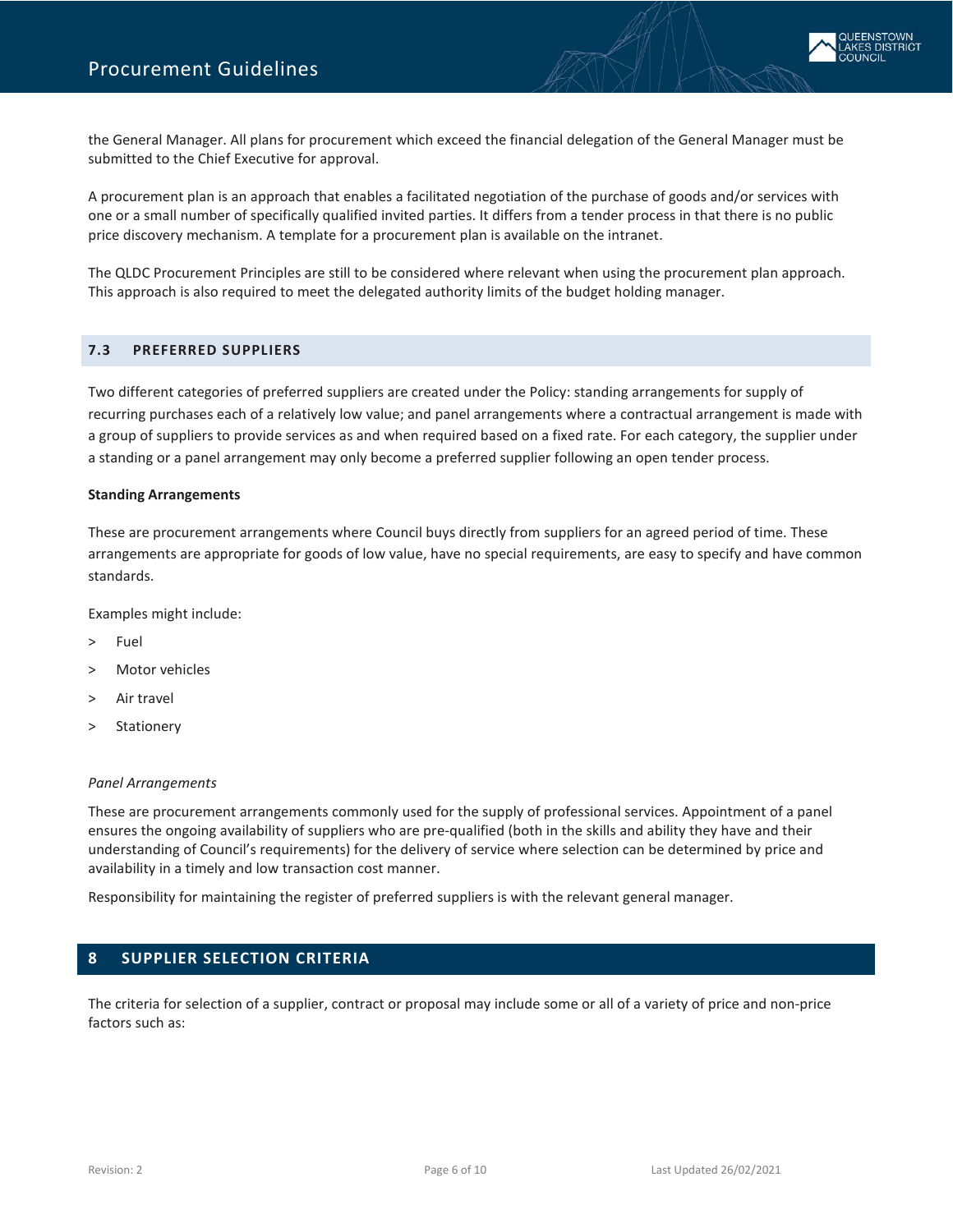

|          | <b>PRICE FACTORS</b>                                           | <b>NON-PRICE FACTORS</b>                                  |  |  |
|----------|----------------------------------------------------------------|-----------------------------------------------------------|--|--|
| $\geq$   | Whole-of-life cost of the goods, works or services             | Demonstrated supplier ability to deliver, including:<br>> |  |  |
|          | supplied. Factors to consider include:                         | Resources (including availability)<br>$\circ$             |  |  |
|          | Base price<br>$\circ$                                          | Adherence to specifications<br>$\circ$                    |  |  |
|          | Maintenance/ongoing costs (if any)<br>$\circ$                  | Contract and relationship management<br>$\circ$           |  |  |
|          | Consequential costs such as disbursements,<br>$\circ$          | <b>Timing</b><br>$\circ$                                  |  |  |
|          | travel etc.                                                    | Quality<br>$\circ$                                        |  |  |
|          | Ongoing supplier/contract management costs<br>$\circ$          | Relevant experience<br>>                                  |  |  |
| $\rm{>}$ | Pricing:                                                       | Relevant qualifications, skills and methodology<br>$\geq$ |  |  |
|          | The price identified via the procurement<br>$\circ$            | Commercial factors other than price<br>>                  |  |  |
|          | process                                                        | Overall quality and strength of documentation<br>>        |  |  |
|          | Price improvement through bulk buying,<br>$\circ$              | Health and safety systems and procedures<br>>             |  |  |
|          | available discounts and leveraged discounts                    | Contribution to QLDC desired outcomes and<br>$\geq$       |  |  |
|          | Price stability and sustainability over the life of<br>$\circ$ | supporting strategies, including environmental and        |  |  |
|          | the contract                                                   | social impacts                                            |  |  |
|          |                                                                | Geographic location of supplier<br>>                      |  |  |

# <span id="page-6-0"></span>**9 SUPPLIER MANAGEMENT**

#### <span id="page-6-1"></span>**9.1 CONTRACT MANAGEMENT**

To get the best from suppliers, QLDC will:

- > Set clear performance measures, then monitor and manage the contract against these measures;
- > Encourage and recognise suppliers for delivering great results;
- > Work with suppliers to make on-going savings and improvements for both parties;
- > Encourage a proactive approach to any issues arising; and
- > Adopt a 'no surprises' communication policy.

#### <span id="page-6-2"></span>**9.2 MEETING EXPECTATIONS**

To build effective relationships with suppliers QLDC will:

- > Treat all suppliers fairly and with respect;
- > Be consistent, transparent, fair and accountable in the way we work;
- > Be clear about what we require and how we will assess suppliers before going to market;
- > Give sufficient response time for our requests;
- > Protect commercially sensitive information and intellectual property;
- > Offer a debrief to unsuccessful bidders; and
- > Pay invoices promptly.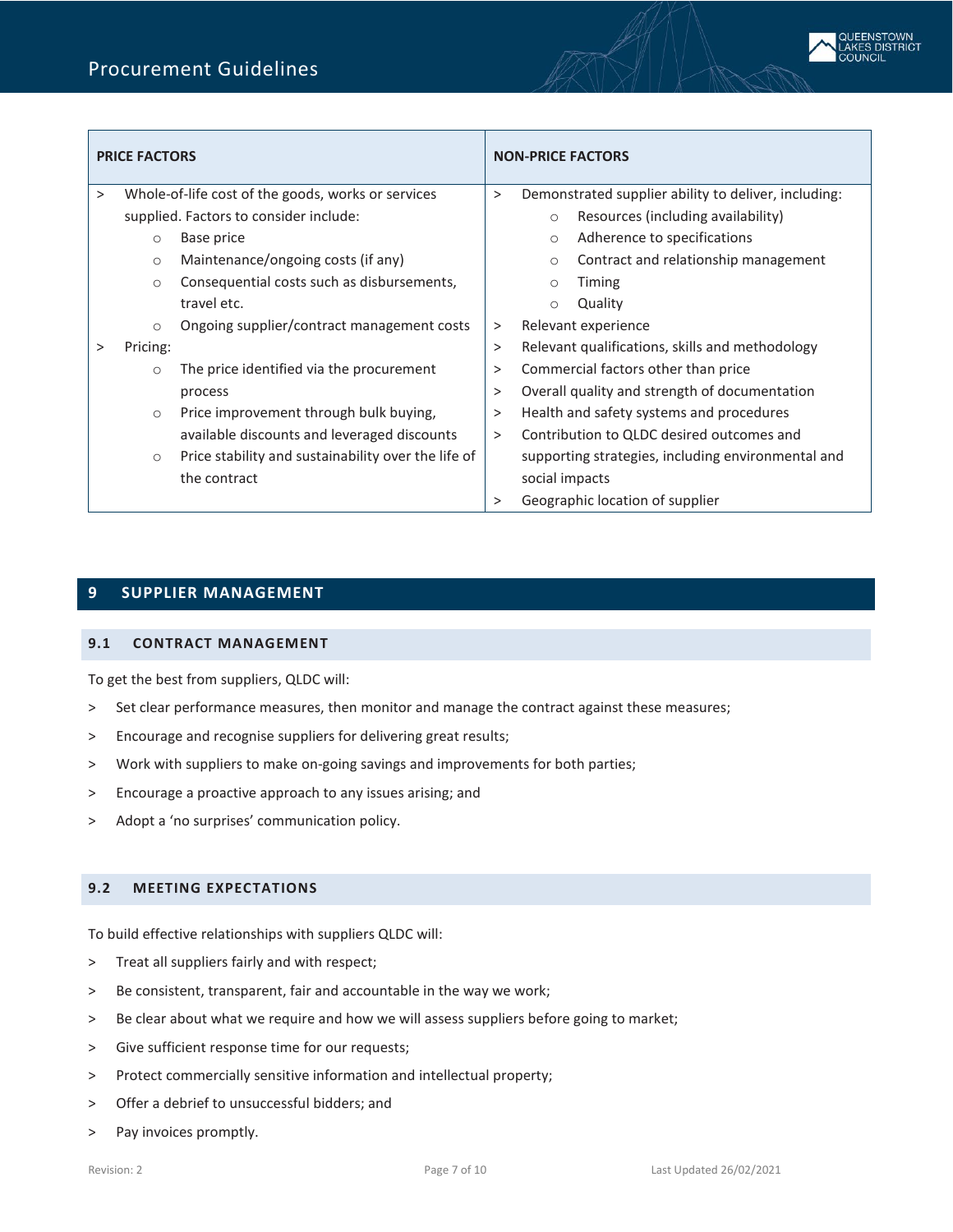

# <span id="page-7-0"></span>**10 NEGOTIATING PURCHASE CONTRACTS**

Any QLDC officer may only accept, sign, negotiate or decline any contract for the purchase or supply of goods, services, plant, capital works or other assets (including real property) subject to passing three key tests:

- a. The purchase is within jurisdiction (e.g. an officer responsible for parks and reserves should not be acquiring a computer system);
- b. The purchase is subject to the limitations and conditions of the delegated financial authority of the QLDC officer. A QLDC officer may only contract up to the lesser of:
	- a. The uncommitted amount specified in any budget line, as set out in the LTP / Annual Plan and referred to by the terms of their delegation; or
	- b. The amount specified as the limit of the financial delegation for that manager.

And

c. The purchase method complies with the Policy.

Every person involved with a contract will ensure that the transaction is handled in such a way as to ensure that QLDC receives the most favourable terms possible, with appropriate priority and balance being given to specified qualitative and other non-price and price attributes.

Officers entering into contractual negotiations must consider the whole-of-life value of the goods or services being procured when applying the Policy. An officer may not arbitrarily separate a project into discrete parts so as to avoid the necessity for entering into a particular procurement process.

## <span id="page-7-1"></span>**11 CONTRACTS PROCESS FOR SUPPLIERS**

QLDC is committed to establishing and maintaining solid working relationships with all its suppliers. Complainants are encouraged to make every effort to resolve their issue with the QLDC department where the issue arose and also debrief the initial procurement process (where relevant).

<span id="page-7-2"></span>Formal complaints can be addressed to the Chief Executive Officer.

## **12 DEFINITIONS**

**All of Government Contract** is a supply arrangement established by the Crown for selected common products and services purchased across Government, including territorial authorities.

**Restricted Tender** means a market engagement approach where a limited number of known suppliers are invited to make submissions. The invitation is not publicly advertised.

**Emergency Procurement** means procurement required as part of the response to a sudden unforeseen event, where life, health, property or equipment is at immediate risk, or in order to maintain Council's service delivery to the community.

**Government Electronic Tender Service** (GETS) is a government website (www.gets.govt.nz) that provides information about New Zealand Government business opportunities, including territorial authorities who elect to use the service.

**LTP** means the Long Term Plan which covers a ten-year period and is available on the QLDC website. Also known as the Ten Year Plan.

**Market Engagement Approach** means a formal process of inviting potential suppliers to make a submission to supply QLDC with products, services or works. Submissions sought from suppliers are typically in the form of tenders, quotes, proposals or registrations of interest. The process used in the market engagement involves open competition, restricted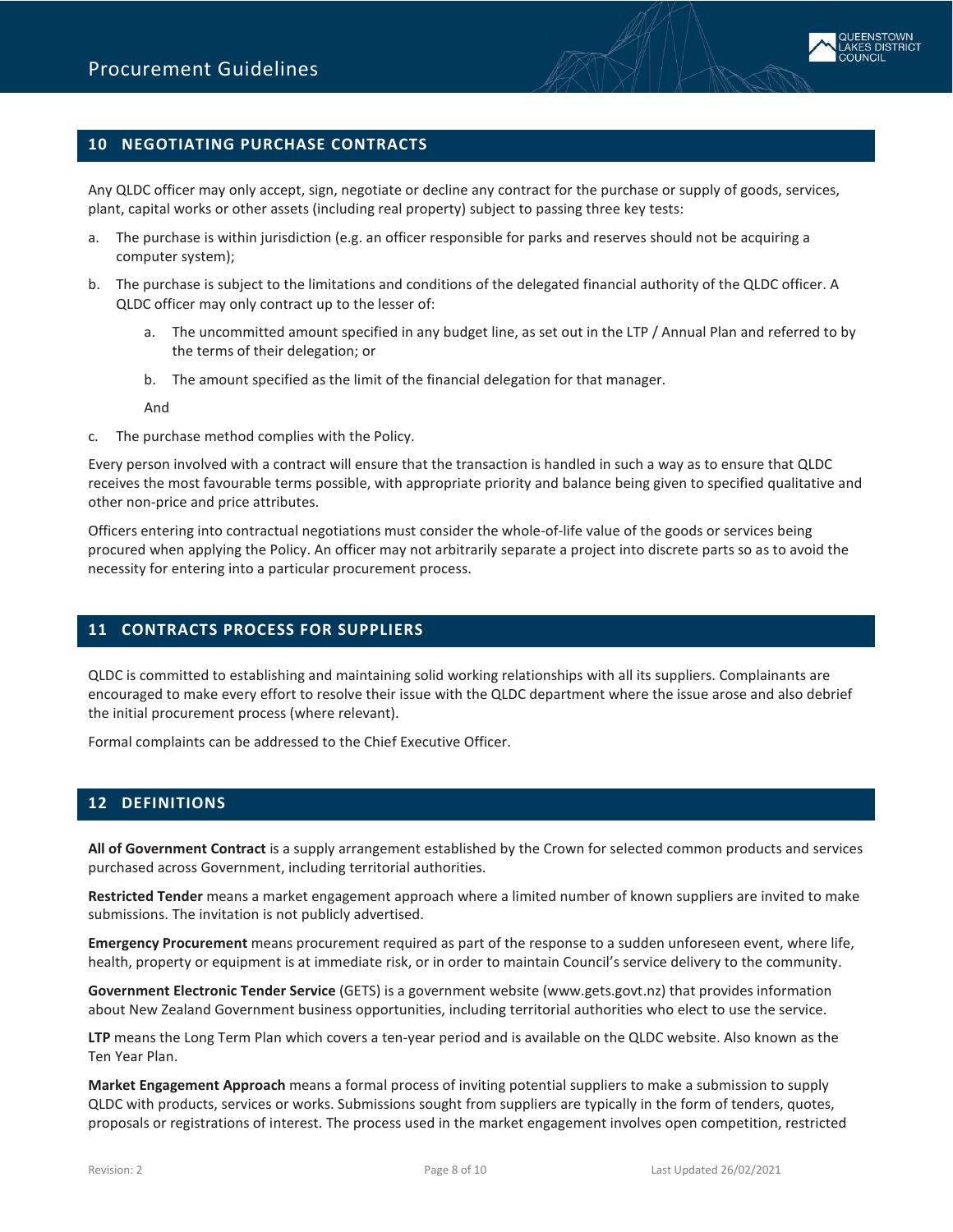

competition or direct procurement.

**Waka Kotahi NZTA** refers to the New Zealand Transport Agency.

**Open Tender** means a competitive procurement process where all potential suppliers in a market are offered an opportunity to respond to a contract opportunity. The contract opportunity is advertised on the GETS website.